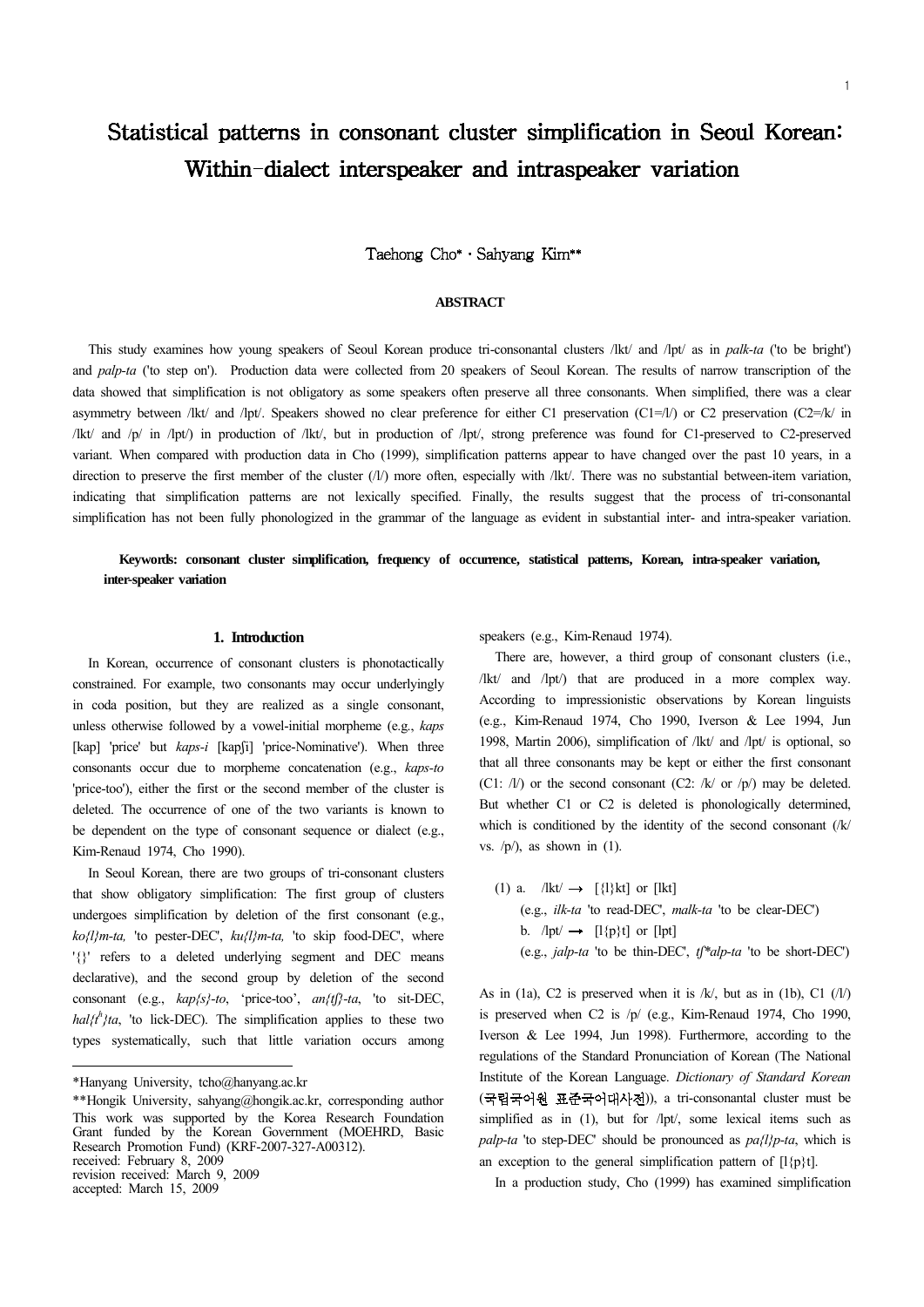patterns of tri-consonantal clusters. The relative frequency distribution of three variants (C1-preserved, C2-preserved, C1&C2-preserved) reported in his study is shown in Figure 1. The general findings were that for /lkt/, it was  $C2$  (/k/) that was more likely preserved (47% of {l}kt), but for /lpt/, it was C2 (/p/) that was *least* likely preserved (12% of {l}pt). C1&C2-preserved variants also occurred (27% for /lkt/ and 31% for /lpt).



Figure 1. Frequency of three variants of tri-consonant cluster simplification for /lkt/ and /lpt/ (from Cho, 1999).

Cho's (1999) study was based on production data collected from 8 Seoul speakers who were 28 to 36 years old back then. Since then, no production data have been available that could capture how contemporary young speakers resolve tri-consonantal clusters. Building on Cho's study, the present study further addresses questions with respect to inter- and intra-speaker variation by looking at relatively large production data of 20 young speakers of Seoul Korean with 14 lexical items.

Our first question is how simplification process of the tri-consonantal clusters is conditioned by the identity of C2 (viz., whether it is  $/k/$  or  $/p/$  (/lkt/ vs. /lpt/)). The phonological specification of C2 preservation as in (1) (i.e., /k/ is preserved but /p/ is deleted in C2 position) is in line with cross-linguistic tendency: velars undergo phonological alteration less often than labials (Jun 2004). As illustrated in Figure 1, Cho (1999) has shown that C2 deletion in Korean indeed occurs less frequently when C2 is velar  $(\sqrt{k})$  than when it is labial  $(\sqrt{p})$ . This has been interpreted as reflecting the role of perceptual robustness in speech production: Velars are perceptually more salient than labials because of the compactness (e.g., Jacobson, Fant & Halle 1963, Stevens 1989) and convergence of F2 and F3 in a neighboring vowel; therefore, all else being equal, speakers prefer to preserve the perceptually stronger velars for the listeners' benefit (Jun 1995, 2004, Cho 1999; cf. Kohler 1990, 1991, Steriade 1993, Byrd 1994). Under this production hypothesis, the present study is expected to confirm that /k/ will be preserved more often than /p/.

Sohn (1999) casually noted that some young speakers may prefer to preserve both C1 and C2, implying inter-speaker variation. Cho's study concluded that speakers indeed differed, but his work simply highlighted intra-dialect variation without reporting production patterns of individual speakers. Our second question is then how young speakers of the same dialect (Seoul

Korean) differ in producing tri-consonantal sequence. This question may be considered from the phonological point of view. If the patterns given in (1) have been phonologized in the language as suggested by some phonologists (Kim-Renaud 1974, Cho 1990, Iverson & Lee 1994, Jun 1998), only two variants will be produced for each cluster type:  $/\{\}kt/\sim\}$ kt/ or  $/\{p\}t/\sim\}$ lpt/. There will then be neither /k/-deleted variant of /lkt/ nor /l/-deleted variant of /lpt/ as these variants are not phonologically specified. Under this hypothesis, speakers will differ only in terms of the relative frequency of occurrence of the two phonological viable variants for each cluster type. In connection with inter-speaker variation, we also examine intra-speaker variation i.e., how consistent the simplification process is within a speaker. Again, if the process is phonologized within the grammar of each speaker, only the two phonologically viable variants should be produced.

Finally, we examine how consistent simplification process is between lexical items. Cho (1999) has included just two lexical items for each consonant type in his study, so that it is not clear whether simplification occurs across the board between lexical items. While phonology assumes no variation between lexical items, the Standard Pronunciation of Korean regulates that some lexical items (e.g., *palp-ta*  $\rightarrow$  *pa{l}p-ta* 'to step on') pattern differently from other /lpt/-bearing lexical items, indicating the possibility that simplification pattern is lexically specified. If the simplification pattern is lexically specified irrespective of the phonological content, the simplification patterns will differ systematically even among words that share the same cluster. We will test this by examining how the specific lexical item *palp-ta* is simplified as compared to other /lpt/-bearing lexical items such as *t\*alp-ta* ('to be short').

#### **2. Data Acquisition**

# 2.1 Participants

Twenty undergraduate students (ten male and ten female) from Hanyang University in Seoul were paid for their participation. They were all native speakers of Seoul Korean who were born and raised in the Seoul metropolitan area.

## 2.2 Speech materials

Eight /lkt/-bearing words and six /lkp/-bearing words were selected as test words. The basic forms of the test words are given in  $(2)$  and  $(3)$ :

- (2) /lkt/ (8 /lkt/-bearing words)
- a.  $(3|\mathbf{L})$  ilk-ta ('to read') b.  $(\mathbf{H}\mathbf{L})$  malk-ta ('to be clear')
- c. (굵다) kulk-ta ('to be thick') d. (밝다) palk-ta ('to be bright')
- e. (긁다) kilk-ta ('to scratch') f. (늙다) nilk-ta ('to get old')
- g. (묽다) mulk-ta ('to be diluted')h. (붉다) pulk-ta ('to be red')

(3) /lpt/ (6 /lpt/-bearing words)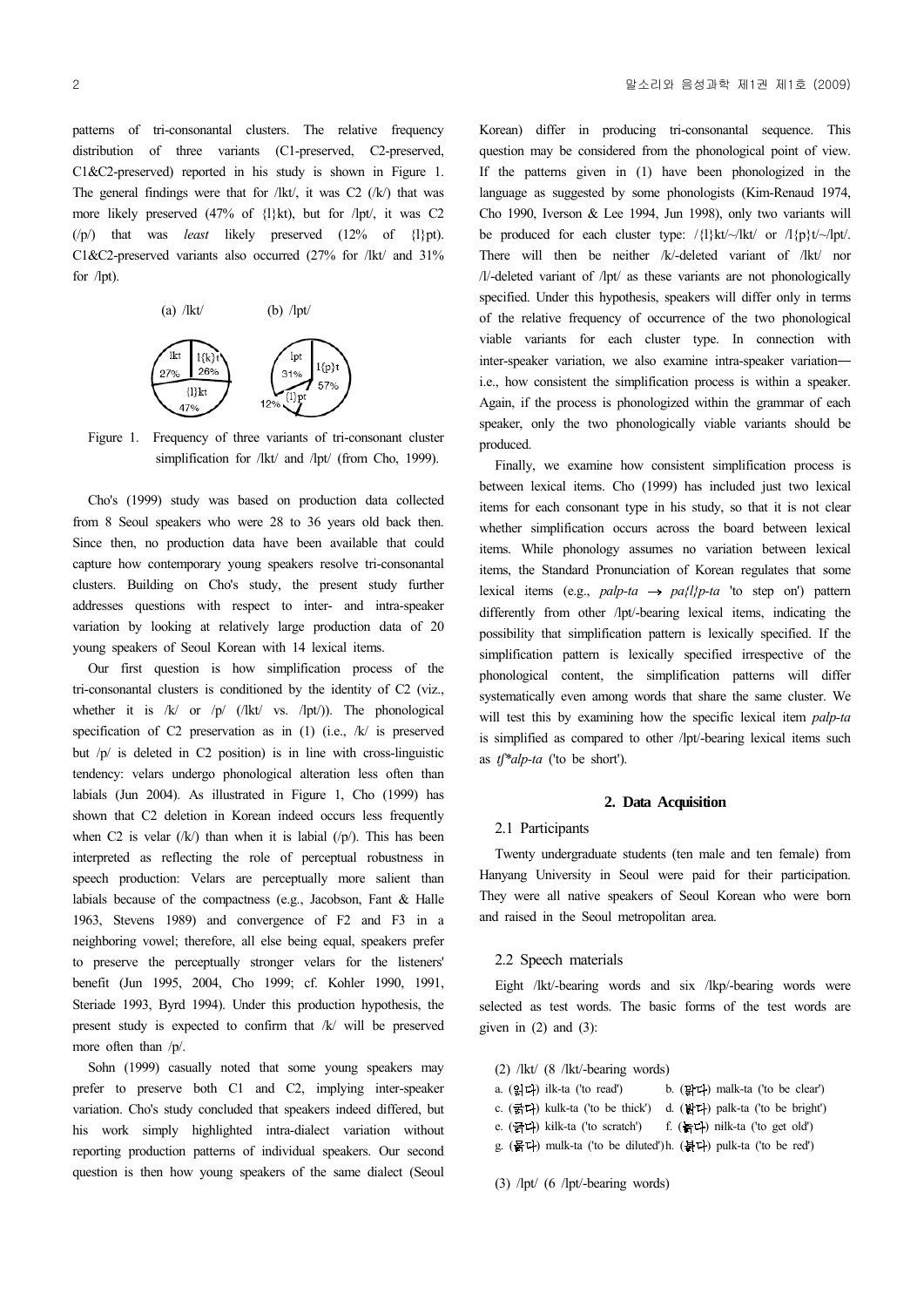| a. $(\&$ 다) palp-ta ('to step on)                                                                                               | b. $(\mathbf{B} \mathbf{L})$ t*alp-ta ('to be bitter')                 |
|---------------------------------------------------------------------------------------------------------------------------------|------------------------------------------------------------------------|
| c. $(\underline{\mathbf{sl}}\mathbf{u})$ nalp-ta ('to be wide') d. $(\underline{\mathbf{sl}}\mathbf{u})$ jalp-ta ('to be thin') |                                                                        |
|                                                                                                                                 | e. (짧다) tf*alp-ta ('to be short') f. (엷다) jalp-ta ('to be light/pale') |

The words in (2) and (3) are morphologically complex in that they are composed of verbal or adjectival stems and a suffix '-ta.' The actual production data were obtained in a full frame sentence as given in (4):

| (4) [contextual word] + [test word] + [sangkwanapsa] |                                |                                                    |
|------------------------------------------------------|--------------------------------|----------------------------------------------------|
| $not$ <sup>h</sup> i-lil                             | il <b>k-t</b> əlato            | sangkwanapsa                                       |
| 'notebook'-Acc                                       | 'read'-although 'I don't care' |                                                    |
|                                                      |                                | 'Although someone reads the notebook, I don't care |

As shown in (4), the frame sentence consists of a contextual word (before the test word), a morphologically complex test word and a fixed phrase *sangkwanəpsə* ('I don't care'). The full list of test words and their corresponding contextual words is given in Table 1. In addition to test sentences, fourteen filler sentences with no tri-consonantal sequences were constructed (e.g.,*kamtəlato*) to reduce a possible bias.

Table 1. List of cluster-bearing test words in a clause

| (a) /lkt/-bearing two-word phrases                                                                         |  |                                            |  |
|------------------------------------------------------------------------------------------------------------|--|--------------------------------------------|--|
| (읽다) not"i-lil ilk-təlato                                                                                  |  | 'although reading the notebook'            |  |
| (맑다) konki-ka malk-təlato                                                                                  |  | 'although the air is clear'                |  |
| (굵다) kituŋ-i kulk-təlato                                                                                   |  | 'although the pillar is thick'             |  |
| (밝다) tfomjəŋ-i pa <b>lk-t</b> əlato                                                                        |  | 'although the light is bright'             |  |
| (긁다) <i>kaljəwə k<b>ilk-t</b>əlato</i>                                                                     |  | 'although scratching, because it's itchy'  |  |
| (늙다) antfen-ka nilk-talato                                                                                 |  | 'although (we) get old some day'           |  |
| (묽다) nonto-ka mu <b>lk-t</b> əlato                                                                         |  | although the concentration is diluted      |  |
| (블디) noil-i pulk-təlato                                                                                    |  | 'although the sky is red'                  |  |
| (b) /lpt/-bearing two-word phrases                                                                         |  |                                            |  |
| (밟다) kutu-lo pa <b>lp-t</b> əlato                                                                          |  | 'although stepping (on it) with the shoes' |  |
| (떫다) tfatu-ka t*ə <b>lp-t</b> əlato                                                                        |  | 'although the plum is bitter'              |  |
| (넓다) sija-ka nə <b>lp-t</b> əlato                                                                          |  | 'although the view is wide'                |  |
| (얇다) tuk*e-ka ja <b>lp-t</b> əlato                                                                         |  | 'although the thickness is thin'           |  |
| ( $\mathbf{A}$ ) $t$ <sup>n</sup> ima-ka $t$ <sup>*</sup> alp-t <i>alato</i> 'although the skirt is short' |  |                                            |  |
| (엷다) pitf"k*al-i jə <b>lp-t</b> əlato                                                                      |  | 'although the color is light (pale)'       |  |

 Note: The basic forms of cluster-bearing words are provided in parenthesis in Korean; '\*' refers to the fortis (tensed) consonant.

# 2.3 Procedures

Before the recording session, speakers were trained to recover the test words through contexts. The purpose of having such a training session was to minimize potential orthographic influence on speaker's production during the recording session.

In the training session, speakers were first presented with a contextual word (e.g.,  $not^h$ *i*, 'notebook') visually on a computer screen. The contextual words were semantically related to the cluster-bearing test word (e.g., *not*<sup>*h*</sup>*i*, 'notebook' and *ilk-ta*, 'to read'). Immediately after the visual presentation of the contextual

word, the test word appeared on the screen. Speakers were then asked to combine the two words to form a basic declarative sentence (e.g., *not*<sup>h</sup>i-lul ilkta, 'to read a notebook'). This procedure was performed with 14 test words and 14 filler words. Speakers had to go through the entire list (with different orders) several times until they were fully confident about collocating the contextual and the test words. The training session continued for 20-30 minutes.

During the actual recording session, speakers were told that they had to make a full sentence using the frame in (4). They were then prompted aurally just with a contextual word (e.g.,  $not^h$ *i*, 'notebook') which was spoken by an experimenter. Given the training session, speakers were able to produce its corresponding clause naturally with the aural prompt alone.

 Each speaker repeated 14 test word-bearing sentences along with additional 14 filler-bearing sentences twelve or thirteen times in randomized order. The multiple repetitions were made in order to observe intra-speaker variability. This yielded a total of 3375 test sentences for data transcription (14 cluster-bearing words x 20 speakers x 12-13 repetitions).

# 2.4 Data transcription

The tri-consonantal portions of the obtained data were transcribed by two trained Korean phoneticians. Out of 3375, 24 mispronounced tokens were eliminated, giving 3351 sentence tokens for further analyses. The transcription was made with three possible options: C1-preserved  $(1\{k\}t, 1\{p\}t)$ , C2-preserved  $(\frac{1}{k}kt\frac{1}{k}pt\frac{1}{k}pt\frac{1}{k}gt\frac{1}{k}$  and C1&C2-preserved  $(\frac{1}{k}kt\frac{1}{k}pt\frac{1}{k}pt\frac{1}{k}gt\frac{1}{k}$ . Out of 3351, 3250 tokens reached agreement by the two transcribers, showing reliable (97%) inter-transcriber agreement. The disagreement was mostly on whether both /l/ and the following C are preserved (i.e., C1&C2-preserved) or only /l/ is preserved (i.e., C1-preserved). These remaining 101 tokens (3%) were further checked by four graduate students of phonetics. The final decision for each of the 101 tokens was made between the two possibilities (i.e., C1-preserved and C1&C2-preserved), only when four out of six transcribers (two original and four additional) reached an agreement. In this way, further 70 tokens were included, yielding 3320 tokens (3250+70) for analyses. It should be noted here that subtle differences which may exist in the data could not be observable nor identifiable in spectrograms.

#### 2.5 Statistical Analyses

The frequency of occurrence for each variant (C1-preserved, C2-preserved, C1&C2-preserved) was first calculated for each test word by each speaker. They were then grouped into two main factors: C2 Type (/lkt/ vs. /lpt/) and Simplification Pattern (C1-preserved, C2-preserved, C12-preserved). In order to examine how tri-consonantal simplification is conditioned by C2 type, the obtained frequency scores were submitted to Repeated Measures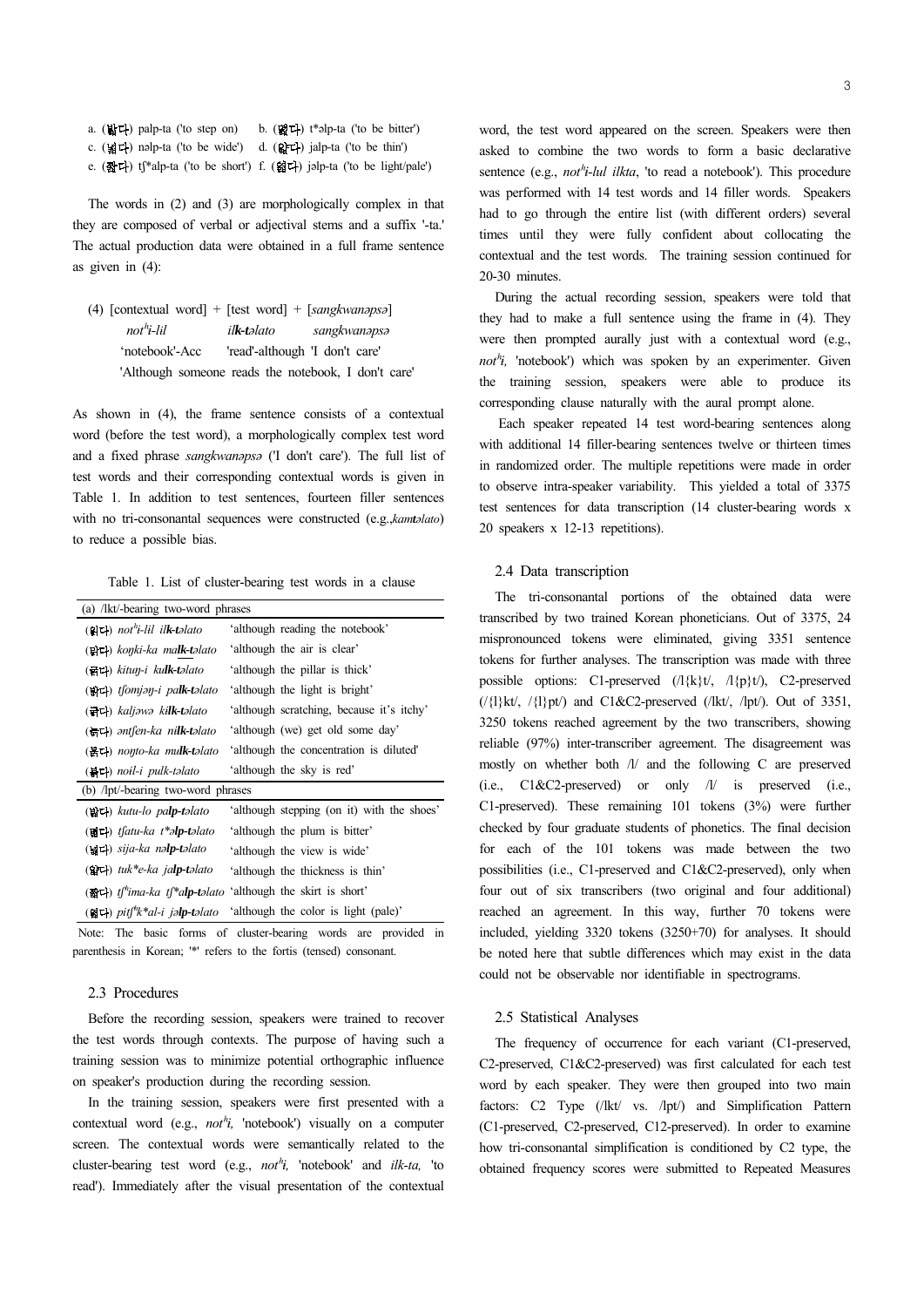ANOVAs. Both by-subjects and by-items analyses were carried out to evaluate how much observed patterns could be generalized across the speaker and the item (test word). Between-speaker and between-item variations were then examined qualitatively based on mean values for conditions.

#### **3. Results**

# 3.1 Overall patterns pooled across speakers and items

The results with data pooled across speakers and items showed that all three variants occurred with different frequencies of occurrence, showing the pattern of C1-preserved (50.8%) > C1&C2-preserved  $(31.4\%)$  > C2-preserved  $(17.8)$ , as shown in Figure 2a. When C1-preserved and C1&C2-preserved conditions were combined, the frequency of tokens that preserved C1 was 82.2%, showing a strong tendency to preserve the first consonant /l/, regardless of whether C2 is preserved or not.

Repeated measures ANOVAs, however, revealed that Simplification Pattern interacted with C2 Type (F1[2,38]=7.84, p<0.001; F2[2,24]=14.05, p<0.001). The interaction stemmed mainly from the fact that the frequency of C2-preserved tokens varied with C2 Type-i.e., whether C2 was  $/k/$  or  $/p/$ . As shown in Figure 2b, there was a clear asymmetry between /lkt/ and /lpt/. For /lkt/, C2 (/k/) was preserved with frequency of 30.9%, but for /lpt/, only 4.7% of C2(/p/)-preserved tokens were observed. Put differently, in C1-preserved condition, the difference between  $\frac{1}{k}$ t/ and  $\frac{1}{p}$ t/ (44.6% vs. 57.0%) was only marginal (diff. 12.4%, t1(19)=-1.88, p<0.075; t2(12)=-2.19, p<0.05), but the difference between  $/\{l\}$ kt/ and  $/\{l\}$ pt/ was large and significant in C2-preserved condition (30.9% vs. 4.7%, diff. 26.2%, t1(19)=4.00, p<0.001; t2(12)=4.600, p<0.001).



Figure 2. Overall patterns of consonant cluster simplification as a function of C2 Type  $(|k|$  vs.  $|p\rangle$ ).

# 3.2 Inter-speaker variation

The effects of C2 Type on cluster simplification, however, was not consistent across speaker. Figure 3 illustrates inter-speaker variation with distribution of speakers along the frequency continuum. The most striking inter-speaker variation was found in C1-preserved condition (Figure 3a, 3b) where speakers were distributed quite evenly on the frequency continuum. For /lkt/, some speakers rarely preserved /l/ (with 3 speakers showing less than 10%), others preserved it about 50% of the time (4 speakers), and still others preserved it most of the time (2) speakers with more than 90%) (Figure 3a). A similar distribution was found for /lpt/ (Figure 3b) in C1-preserved condition as well as for /lkt/ in C2-preserved condition (Figure 3c). Speakers also differed in how often they preserved both C1 and C2 (Figure 3e-f).

However, there was one clear pattern consistent across speakers. As can be seen in Figure 3d, most speakers seldom produced /{l}pt/ with /p/ preserved, and a closer look at the data shows that each and every speaker indeed preferred to preserve  $C1$  (/l/).



Figure 3. Inter-speaker variation of consonant cluster simplification as a function of C2 Type  $(\frac{1}{k} \text{ vs. } \frac{1}{p})$ .

## 3.3 Intra-speaker variation

In order to determine the extent to which both  $\overline{C1}$ {C2}C3/ (C1-preserved) and /{C1}C2C3/ (C2-preserved) are produced within a speaker, each speaker's frequency data were considered with C1&C2-preserved tokens excluded. Table 2 shows distribution of speakers who produced both C1-preserved and C2-preserved tokens for each cluster type. (See Appendix for the entire data.) For /lkt/, 13 out of 20 speakers produced both C1-preserved  $(1\{k\}t)$  and C2-preserved  $(1\{l\}kt)$  variants with  $10\% \sim 19\%$  of frequency. Five speakers produced both with  $20\%$  $\sim$  29% of frequency, and three speakers with 30% or higher. For /lpt/, 15 speakers produced both C1-preserved  $(1\{p\}t)$  and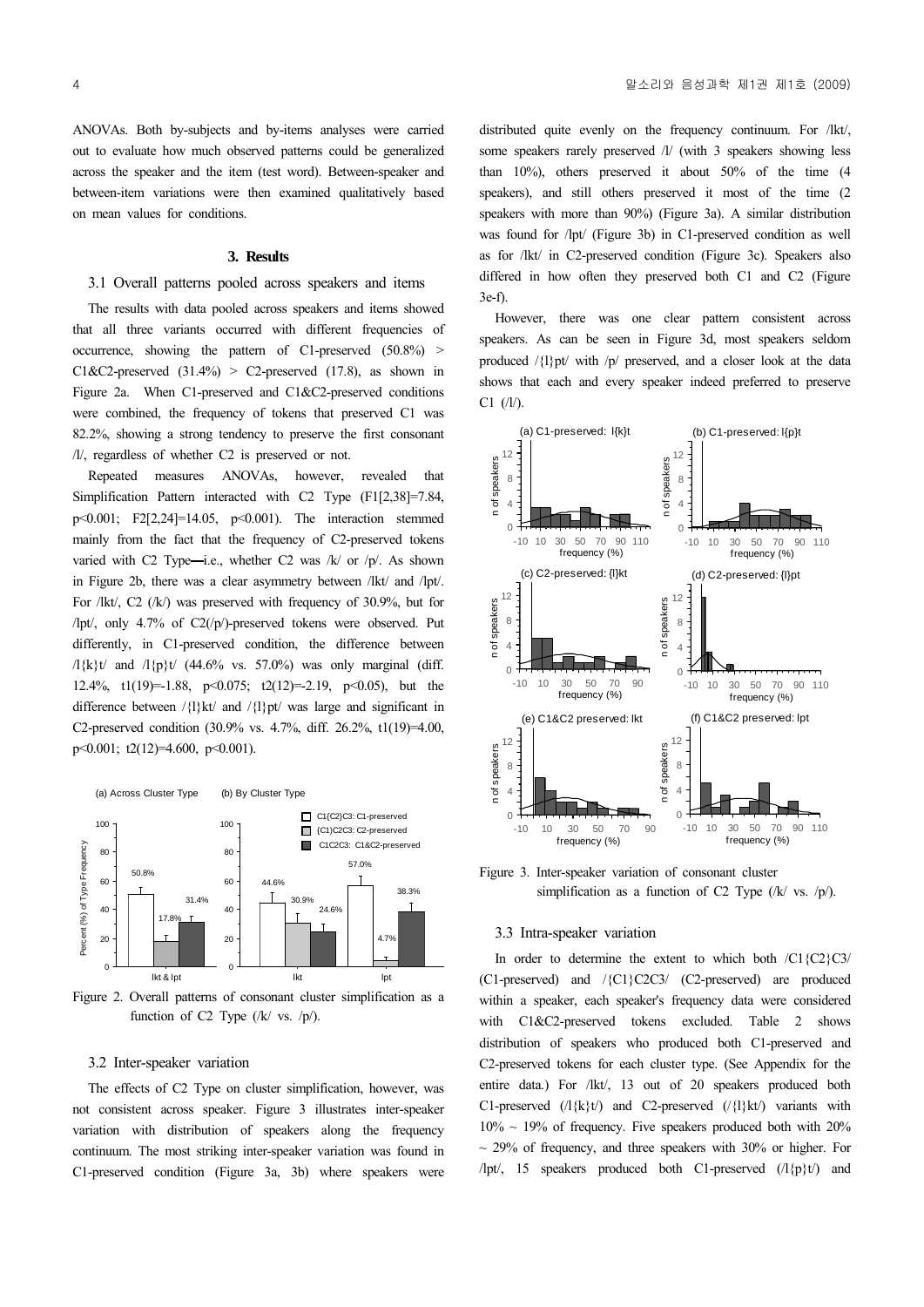C2-preserved (/ $\{1\}$ pt/) variants with  $10\% \sim 19\%$ ; 12 speakers with  $20\% \sim 29\%$ ; and 8 speakers with 30% or higher. However, there were some speakers who consistently produced one type of variant. Strong preference (more than 90% of frequency) for one variant type over the other was found for seven speakers with /lkt/ and five speakers for /lpt/. Taken together, quite a few speakers showed no phonologized simplification pattern for a particular variant while only a few speakers showed fixed phonological patterns of simplification.

Table 2. Distribution of speakers who produce both C1-preserved and C2-preserved tokens with at least 10% or higher frequency of occurrence for each variant (C1&C2-preserved tokens excluded).

|       | <i>n</i> of speakers <i>n</i> of speakers <i>n</i> of speakers 10% ~ 19% 20% ~ 29% 30% ~ | total $n$ of           |
|-------|------------------------------------------------------------------------------------------|------------------------|
| type  |                                                                                          | speakers $(10\% \sim)$ |
| /lkt/ |                                                                                          |                        |
| $\pi$ |                                                                                          |                        |

Table 3. Production frequencies (%) of three variants for each test word. (Values in parenthesis indicate the number of tokens.)

| <b>Type</b> | <b>Test Words</b> | C1-preserved | C <sub>2</sub> -preserved | C1&C2-preserved |
|-------------|-------------------|--------------|---------------------------|-----------------|
| /lkt/       | ilk-ta            | 48.1% (112)  | $21.9\%$ (51)             | $30\%$ (70)     |
|             | malk-ta           | 54.6% (131)  | 19.6% (47)                | $25.8\%$ (62)   |
|             | kulk-ta           | 43.4% (102)  | 39.1% (92)                | $17.4\%$ (41)   |
|             | palk-ta           | 65.4% (157)  | $14.6\%$ (35)             | $20\%$ (48)     |
|             | kilk-ta           | 26.8% (64)   | 54% (129)                 | 19.2% (46)      |
|             | nilk-ta           | 34.6% (82)   | 40.5% (96)                | 24.9% (59)      |
|             | mulk-ta           | 41.7% (98)   | $30.6\%$ (72)             | 27.7% (65)      |
|             | pulk-ta           | 42.3% (101)  | $26.4\%$ (63)             | $31.4\%$ (75)   |
| $\pi$       | palp-ta           | 49.8% (119)  | $11.3\%$ (27)             | 38.9% (93)      |
|             | t*əlp-ta          | 70.5% (167)  | $1.7\%$ (4)               | 27.8% (66)      |
|             | nəlp-ta           | 61.4% (145)  | $0\%$ (0)                 | 38.6% (91)      |
|             | jalp-ta           | 51\% (122)   | $4.6\%$ (11)              | 44.4% (106)     |
|             | tf*alp-ta         | 60.2% (145)  | $0\%$ (0)                 | 39.8% (96)      |
|             | jalp-ta           | 49.6% (114)  | $10.9\%$ (25)             | 39.6% (91)      |

## 3.4 Between-item variation

Frequency distribution of all three variants for each test word was analyzed in order to examine whether the observed general pattern (i.e., no strong preference for one variant type over the other for /lkt/; a strong preference for C1-preserved tokens for /lpt/) was consistent across item. Production frequencies of all three variants for each test word are given in Table 3. As can be inferred from the table, there was no striking between-item

variation for both /lkt/ and /lpt/, but there are some points worth addressing. First, for /lkt/, two lexical items *malk-ta* and *palk-ta* showed relatively strong preference for C1-preservation  $(1\{k\}t)$ over C2-preservation (/{l}kt/) (54.6% vs. 19.6% for *malk-ta* and 65.4% vs. 14.6% for *palk-ta*). On the other hand, for the lexical item  $k$ *ilk-ta* the opposite was true  $(26.8\%$  for  $/|\{k\}t|$  vs. 54.0% for /{l}kt/). Second, for /lpt/, all lexical items showed strong preference for C1-preservation (/l{p}t/), including the item *palp-ta*  which is prescribed to be pronounced with C2 preservation. Four out of six items showed less than 5% of production frequency for C2 preservation (/{l}pt/). The remaining two items (*palp-ta* and *jəlp-ta*) showed occurrence frequencies that are slightly higher than 10% with C2-preserved tokens (11.3% and 10.9%, respectively), but still there was a strong preference for C1-preservation.

# **4. Summary and Discussion**

# 4.1 Summary

In this study, we have examined how young speakers of Seoul Korean produce tri-consonantal clusters /lkt/ and /lpt/. The results are recapitulated as follows.

First, speakers often simplified the clusters by deleting either the first or the second member of the cluster, but they also preserved all three consonants 31.4% of the time.

Second, there was an asymmetry in simplification patterns between /lkt/ and /lpt/. For /lkt/, speakers deleted either the first consonant  $(1)$  or the second consonant  $(1)$ , showing no strong preference for either case. But for /lpt/, speakers showed strong preference to preserve the first consonant  $(1/2)$ , frequently deleting the second consonant  $($ /p $/$ ).

Third, when C1-preserved and C1&C2-preserved variants were combined, about 82% of tokens showed preservation of the first consonant /l/.

 Fourth, there was inter-speaker variation. Speakers differed in terms of which member of the cluster was preserved, regardless of whether the second consonant was /k/ or /p/. The only consistent pattern was found in that all speakers showed a strong preference to preserve /l/ over /p/ in simplifying /lpt/.

Fifth, there was intra-speaker variation. About 70% of speakers produced both C1-preserved and C2-preserved variants for each cluster type: 15 out of 20 speakers (75%) produced both variants for /lkt/ and 13 speakers (65%) for /lpt/.

Sixth, the simplification patterns found across speaker were by and large consistent across test word, showing no substantial between-item variation. One noteworthy difference is that for /lkt/ speakers tended to preserve /l/ more often than /k/ with lexical items *palk-ta* ('to be bright') and *malk-ta* ('to be clear'), but they tend to preserve /l/ less often than /k/ with *klk-ta* ('to scratch').

Seventh, the lexical item *palp-ta*, which was prescribed to be pronounced as [pa{l}p-ta] by the Standard Pronunciation of Korean, patterned with other /lpt/-bearing lexical items, showing a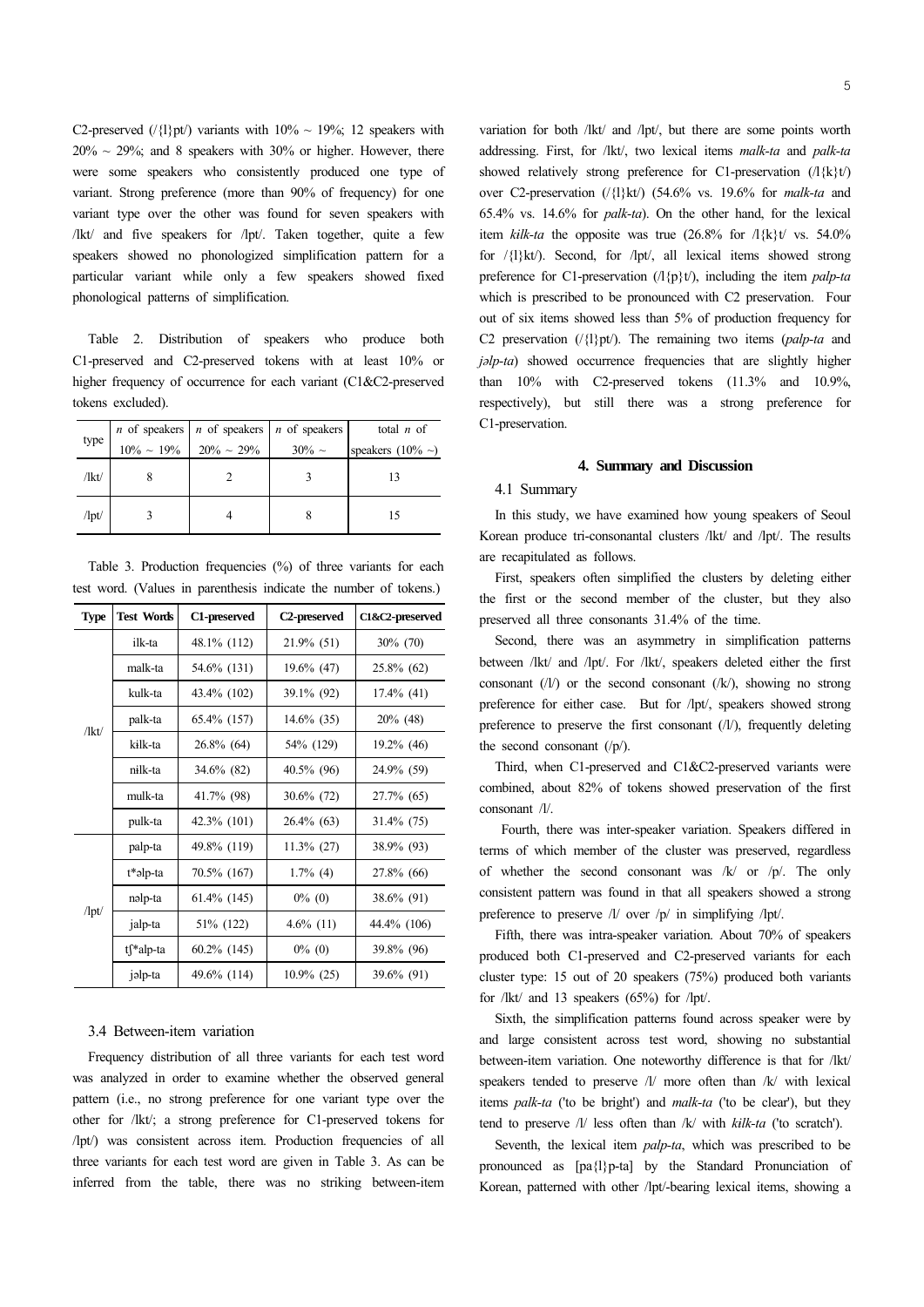strong preference for  $\Lambda$ {p}t/.

## 4.2. General Discussion

Our first question was whether  $/k/$  would be more frequently preserved than /p/ (relative to /l/ preservation). Cho (1999) showed that for /lkt/, it was /k/ that was preserved more often than /l/, but for /lpt/, it was /l/ that was preserved more often than /p/. Cho interpreted this asymmetry as attributable to differential perceptual robustness associated with /k/ versus /p/, following Jun (2004). The hypothesis is that speakers tend to preserve /k/ more often for the listeners' benefits from its perceptual robustness. The present study, however, does not appear to provide as strong production evidence as Cho (1999). Cho showed that speakers preserved  $/k$  more often (47%) than  $1/$ (26%) within the /lkt/ cluster, but the pattern has been reversed: the frequency was 30.9% for /k/-preserved variant  $(\frac{1}{1}kt)$  but 44.6% for  $/l$ -preserved variant  $(l\{k\}t)$ . However, when direct comparison is made between absolute frequency values of /{l}kt/ versus  $\langle \{1\}$ pt $\langle \rangle$ , the present study still shows that speakers prefer to preserve /k/ more than /p/ (30.9% versus 4.7%), in line with Cho's earlier findings. Thus, the asymmetry between /lkt/ and /lpt/ found in the present study can still be accounted for by the hypothesis of phonetically-driven velar preference, although it is still subject to further corroboration.

Our results also indicate that speakers in the present study produce consonant clusters differently from those speakers who participated in Cho's (1999) study. A crucial difference between the two populations lies in the production of /lkt/ clusters. The present-day speakers tend to preserve the first consonant /l/ more frequently than the speakers of Cho's study (about 76% vs. about 53% when both C1-preserved and C1&C2-preserved variants were combined). It is not clear why speakers have changed over time in a direction to preserve the first consonant /l/ more often. One possible phonetic explanation is that the first consonant may be perceptually more salient than the second consonant because it is adjacent to the vowel which carries information for the first consonant. Speakers may prefer to produce the segments with richer phonetic information (Steriade, 1993, 1997).

The results that showed substantial inter-speaker and intra-speaker variation have implications for phonological nature of consonant cluster simplification in Korean. The tri-consonantal cluster simplification in Seoul Korean has been assumed to be a phonological process (Kim-Renaud 1974, Cho 1990, Iverson & Lee 1994, Jun 1998), with only two variants allowed for each cluster type  $(\frac{1}{k}kt/\frac{1}{k}t)$  or  $\frac{1}{p}t/\frac{1}{p}t$ . However, the speakers in the present study, who were born and raised in Seoul with higher education, showed between-speaker (within-dialectal) variation, producing all three possible variants regardless of the cluster type. One might argue that because cluster simplification patterns are different from dialect to dialect, some speakers who claimed themselves as Seoulites may model other dialects of Korean. This is a reasonable assumption, given that speakers of different dialects live in Seoul. However, there was also substantial intra-speaker variation. A number of speakers produced all three variants interchangeably. Thus, inter- and intra-speaker variations together suggest that the process of consonant cluster simplification is not phonologized within the grammar of each speaker, at least for young speakers of Seoul Korean.

Finally, we also explored the possibility that cluster simplification patterns may be lexicalized-i.e., different lexical items have different simplification patterns which may be specified in the lexicon. This was in part motivated by the Standard Pronunciation of Korean which regulates that some lexical items containing /lpt/ (e.g., *palp-ta*  $\rightarrow$  *pa{l}p-ta* 'to step on') should be simplified differently from other /lpt/-bearing lexical items. Our results, however, showed no evidence in supporting the view that cluster simplification patterns are lexically determined.

We are now left with a question about the nature of consonant cluster simplification process: To what extent is it phonological? It appears to be phonological to the extent that tri-consonantal clusters are not optimal in the language, so that they often undergo simplification. It is also phonological in that all three variants are allowed within the language, Seoul Korean, but which variants should be chosen in the language has not yet been fully internalized in the phonological grammar of the language within and across speaker.

#### **5. Conclusion**

We have examined production patterns of tri-consonantal clusters /lkt/ and /lpt/. Our results showed that simplification is not obligatory as speakers often preserve all three consonants. When simplified, there is a clear asymmetry between /lkt/ and /lpt/. Production of /lkt/ showed no clear preference for either C1 preservation or C2 preservation, but in production of /lpt/, there is a strong preference for C1-preserved to C2-preserved variant. This asymmetrical pattern may be accounted for by the perceptual robustness hypothesis for /k/. Comparison of the present results with those in Cho (1999), simplification patterns appear to have changed over the past 10 years, in a direction to preserve the first member of the cluster  $(1/1)$  more often. We have also found no substantial between-item variation, indicating that simplification patterns are not lexically specified. Finally, substantial inter- and intra-speaker variation was observed, which suggests that the process of tri-consonantal simplification has not been fully phonologized in the grammar of the language. We propose that the phonological nature of the tri-consonantal cluster simplification should be reconsidered with its statistical production patterns taken into account.